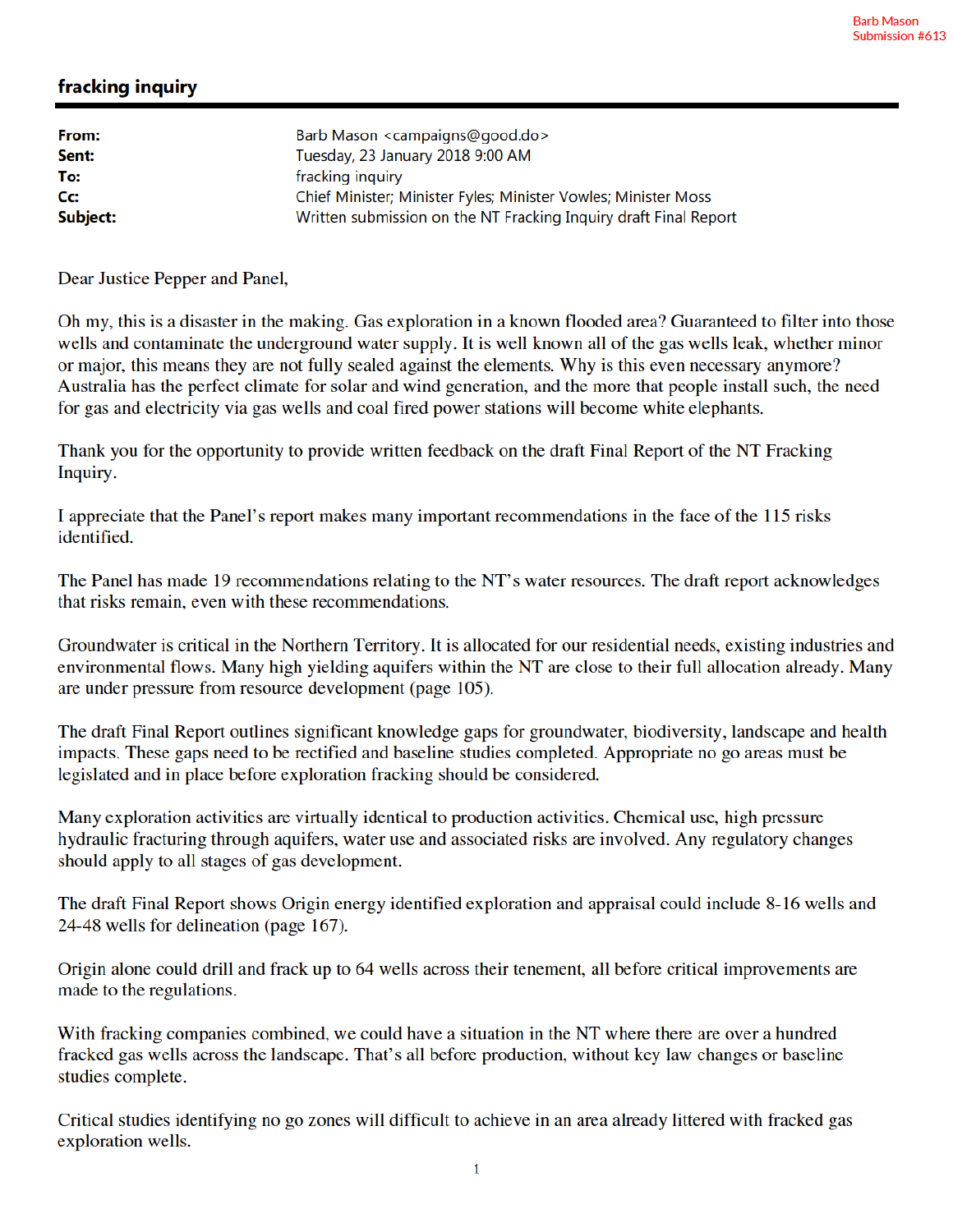I support the swath of new regulations and legislation required to try and protect landholders and water. However, that work needs to happen before the oil and gas industry is permitted to start fracking in the Northern Territory again.

The below critical recommendations must be improved and work completed BEFORE EXPLORATION fracking takes place.

Recommendation 5.1 (Enforceable code of practice for abandonment of onshore gas wells)

Recommendation 5.6 (Wastewater management framework)

Recommendation 7.1 (Water Act amended for shale extraction licence and payment for water)

Recommendation 7.4 (Strategic regional environmental and baseline assessment (SREBA), including a regional groundwater model, be developed and undertaken)

Recommendation 8.4 (Fire management plan and 10 year baseline assessment)

Recommendation 9.2 (Code of practice be developed and implemented for monitoring, detection and reporting of methane emissions)

Recommendation 10.1 (Human Health Risk Assessment prepared and approved)

Recommendation 12.11 (Social impact management plan) This recommendation should also be extended to allow for the legal right to say 'no' to fracking.

Recommendation 14.1 (Design and implement a full cost recovery system for fracking regulation)

Recommendation 14.16 (Legislation to regulate seismic surveys, drilling, hydraulic fracturing, and well abandonment)

Recommendation 14.18 (Fit and proper person test)

Recommendation 15.1 (Strategic regional environmental and baseline assessment (SREBA) undertaken and no go zones implemented)

In the NT there is a saying, "Once you frack you can't go back." Exploration fracking is no different. The studies, legal improvements and no-go zones suggested by the panel are critical. They must be actioned before any further fracking exploration.

Let's not wait until the production phase to put in place critical new regulations and laws. We must avoid delays to the protection of the Northern Territory's water, landscapes and people.

Thank you for considering my feedback on this critical matter for the future of the Northern Territory.

Yours sincerely, Barb Mason South Kolan, Queensland, 4670, Australia

This email was sent by Barb Mason via Do Gooder, a website that allows<br>people to contact you regarding issues they consider important. In accordance with web protocol FC 3834 we have set the FROM field of this email to our generic no-reply address at campaigns@good.do, however Barb provided an email address which we included in the REPLY-TO field.